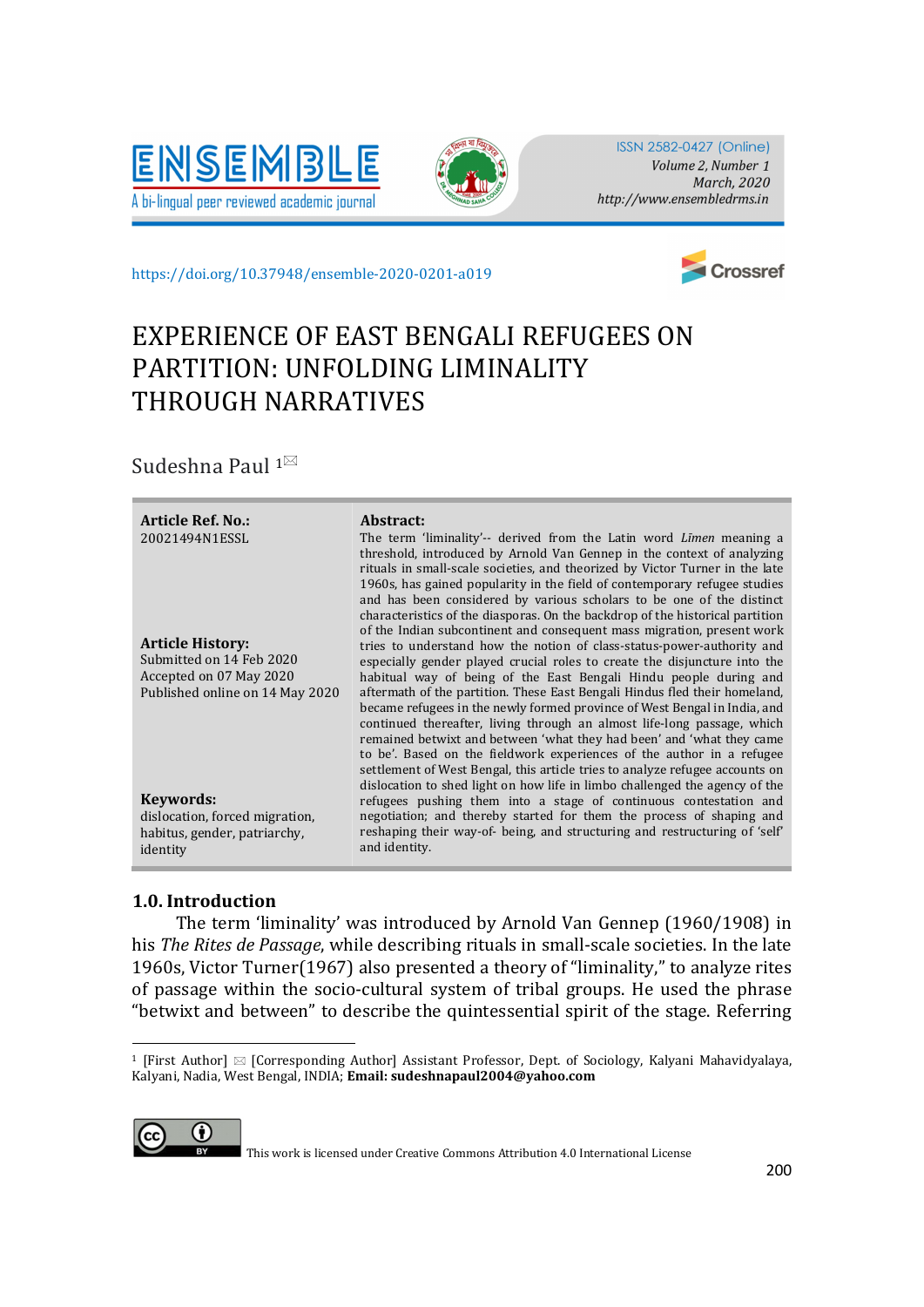especially to the ritual of *rites de passage*, Turner (1967) suggests that it involves some changes to the participants, especially their social status.In this ritual, the first phase happens to be the phase of separation that comprises symbolic performance signifying the disconnection of the participant...from his/her previous stage of life or status in the social structure (Turner 1969: 80). Their status thus becomes liminal. The vicinity inside which the transition unfolds is an "inbetween" place that bridges "what is" and "what can or will be" (1981:159)-a symbolic area that has few or none of the attributes of [the participant's] past or coming position in the social order (1974:232). Turner (1970) later concentrated on the second segment, i.e., transitional or liminal stage. He argued that the liminal stage is structurally, if not physically, invisible. Liminality is, in fact, both the source and antithesis of structural assertions and 'a realm of pure possibility' when new ideas may originate, and new relations may arise (Turner 1970: 97).The strength of Turner's view of liminality is its emphasis on ambiguity and possibility. It is a state in life from which individuals can develop new statuses and forge new identities. It focuses less on constraints and cultural imperatives. According to Gennep, liminal rites (or transition rites) involves the formation of a tabula rasa, through the deletion of previously customary forms and limits. The destructive nature of this rite allows for considerable changes to be made to the identity of the person being initiated. This second phase (when the shiftoccurs) implies the true movement through the passage/ threshold that signifies the limit between two phases, and the term "liminality" was introduced in order to characterize this passage (Szakolczai 2009:141-48). Thomassen (2006: 322) argues that in such a liminal situation, the participants live outside their normal environment and are brought to question their self and the prevalent social order through a sequence of rituals that often entail acts of twinge: the participants come to feel nameless, spatiotemporally dislocated and socially unstructured. In this sense, liminal periods are destructive as well as constructive (Thomassen 2006:322), because the seminal experiences during liminality will prepare the participant (and his/her group) to occupy a new social role or status, made public during the reintegration rituals, i.e., the final phase of the ritual.

 In this article, I would like to use the term 'liminality', which has been considered to be one of the distinct characteristics of the diasporas by various scholars (Dam, Eyles 2012; Barkley 2011), in order to analyze the experience of East Bengali Hindu refugees, who were the victims of forced migration during and aftermath of the historical partition of the Indian sub-continent. As stated earlier, the concept of liminality has been used by various scholars in describing, analyzing, and understanding the experience, behaviour, and identity formation of the refugees. The liminal stage, i.e., the stage of formative experiences, which forges new identities on individuals, is never simple. As Rosaldo (1993) remarks, there is a struggle over who or what has narrative power in liminal states. Some groups may not challenge the power of assimilation and may well use dimensions of the pre-liminal stage or specific phenomena during liminality to forge identities. These past and contemporary strategies and institutions may help define the self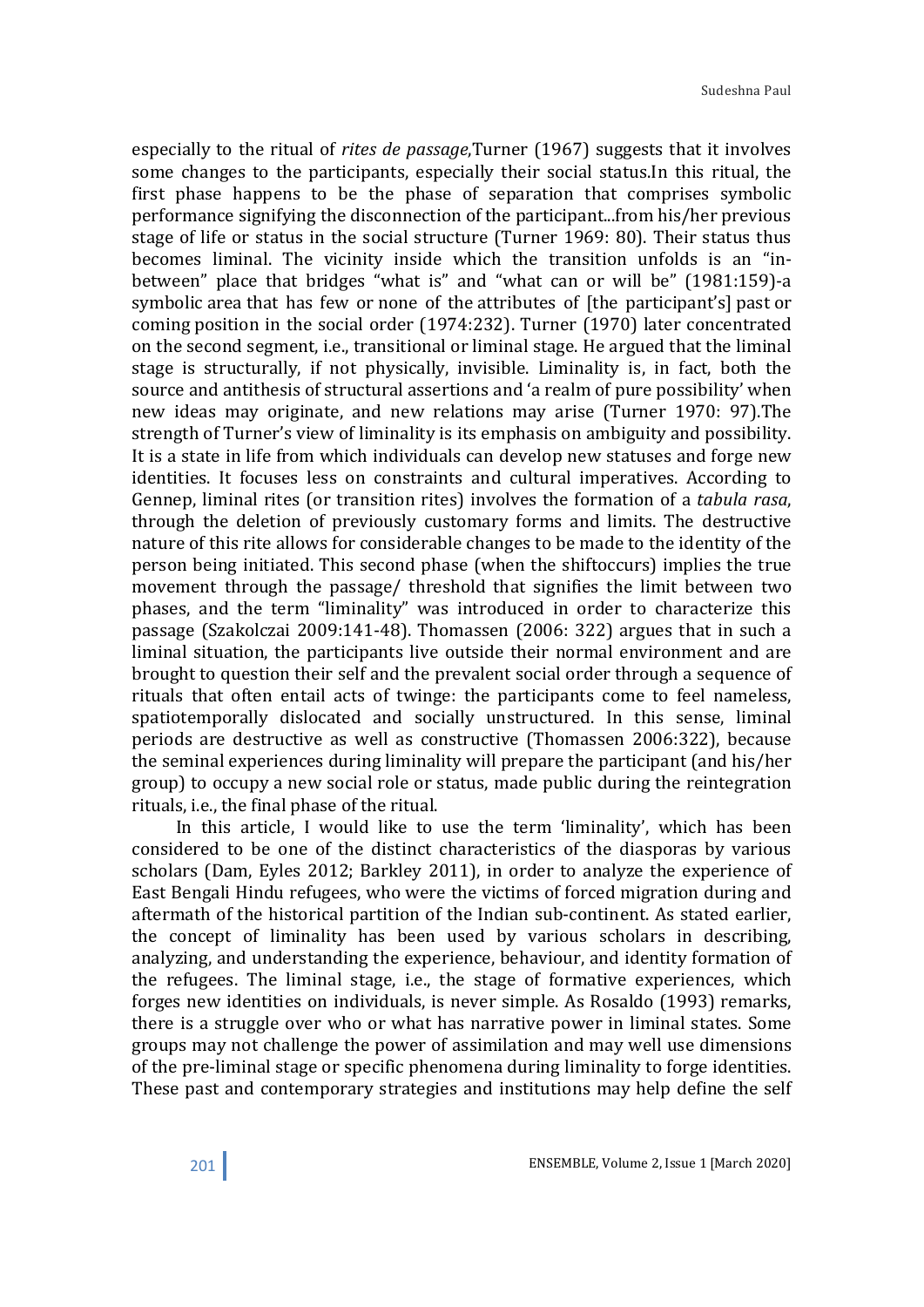as non-transitional and not dangerous. Yet as Thorat (2010) argues, migrants must negotiate their identities in an ambivalent cultural space. Cultural boundaries are always in a situation of unrest. This unrest/flux – the in-between spaces (Bhabha 2004) – leads to the constant creation and re-creation of cultural meaning, potentially made more intense by relocation through migration.

#### 2.0. Objective, rationale, locale and methods adopted

 In this article, I intend to understand and analyze how the concept of liminality- a situation of being at the threshold, stepping outside of which will be transgression and stepping inside is somehow prohibited-hovers and often remains at the core of the narratives of the East Bengali Hindu refugees about their experiences starting from dislocation in the homeland, the crossing of the border, and continuing through out their initial days as refugees in the land of West Bengal. I intend to explore some of the experiences of refugeehood as narrated by some East Bengali Hindu refugees<sup>3</sup>, who had lived through the partition, and are now spending days in Deshapriya Nagar Colony, one of the oldest squatters' colonies of north 24 Parganas in West Bengal. With a particular focus on the narratives relating to dislocation, my aim is here to understand the 'loss' and the 'trauma' that are embedded within the oral accounts and memories. I want to analyze the refugee narratives in order to understand how this sense of loss, the fear and anxiety, individual desires and collective fantasies (Sarkar 2009: 10), all together in their multifarious verbal and corporeal expressions, constitute nothing short of a psycho-social matrix- a structure of attitudes and sentiments; which mark the emotional ground of partition discourse as a critical and constitutive element of history. In this course, I also intend to understand how the notion of class-status-power-authority and especially gender played crucial roles to create the disjuncture into the habitual way of being of these East Bengali people, who therefore and thereafter continued living through an almost life-long passage, which is 'betwixt and between' what they had been and what they have come to be.

 Refugee issues are never new topics of research in contemporary social science arena; a scholastic criticism against the official account of partition of Indian subcontinent and consequent forced migration entails a long academic tradition as well. Analyzing refugee narratives in light of the concept of liminality, however, is gaining popularity among social science researchers studying forced migration, refugeehood, lives in exile, asylum processes and practices etc. Studying refugee accounts from the perspective of liminality vividly opens up the gap between the official history of partition and everyday experiences of those, who lived through partition; and thus emphasizes the importance and scope of narrative analysis as a method of studying refugeehood in order to bridge the essential gap- epistemological and ontological- in existing body of knowledge. An in-depth analysis of liminality inherent in refugee accounts, broadens the scope of

-

 $3$ All the names of the respondents are fictitious to stand by the ethics of confidentiality.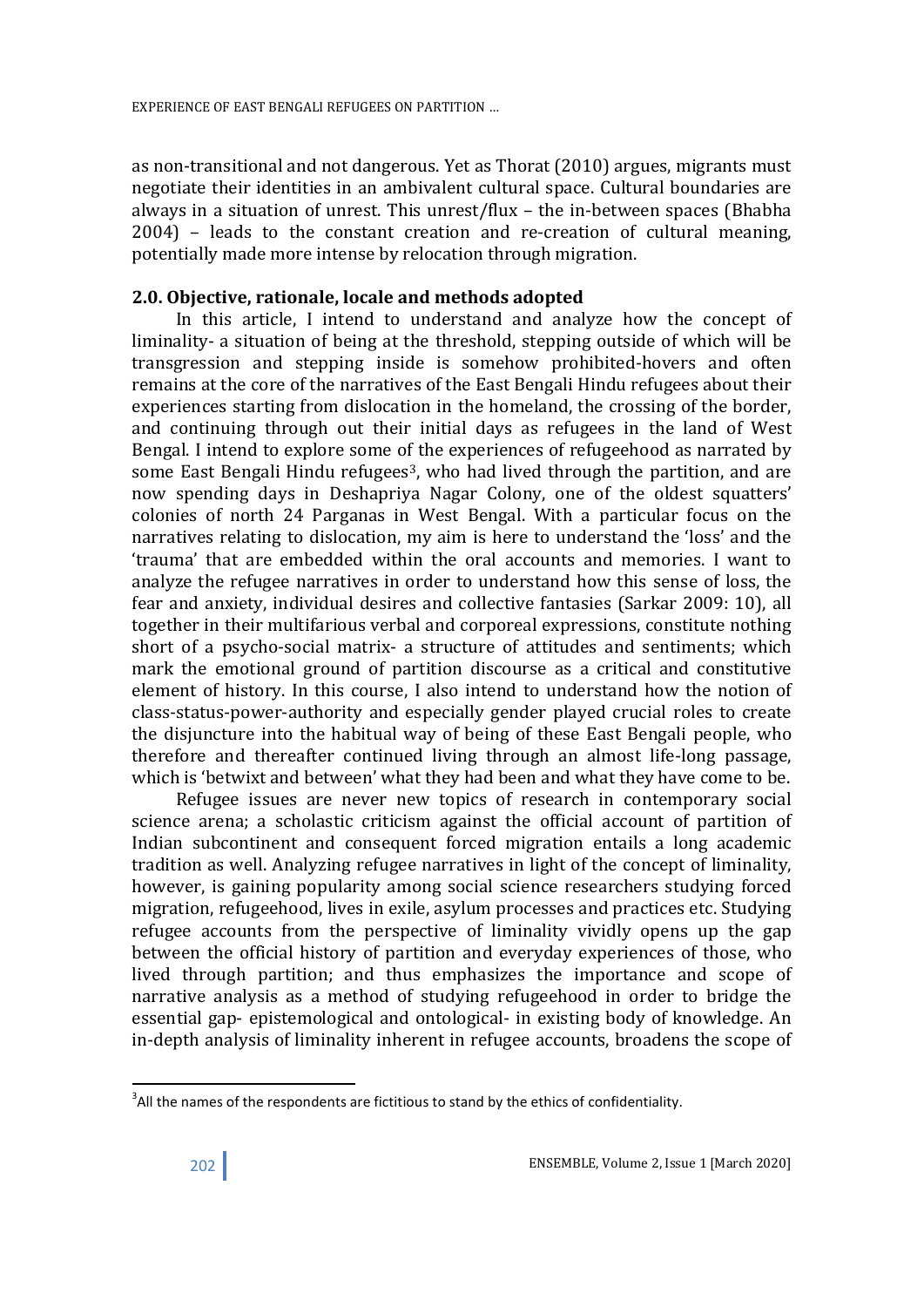unfolding the wider psycho-social matrix of a community, or communities in interaction in a particular space - each intersection of grids in the matrix representing uniqueness in terms of the variables interacting in different quantity, degree of intensity and dimension and thus producing enormous heterogeneity. It thereby serves as a tool for challenging the state produced popular notion of refugees as a homogeneous category of hapless victims, who always remain at the receiving end.

 Before proceeding to analyze refugee narratives that I could collect from the field, it is necessary to say a few words about the selection of field and methods adopted for the study. The data for the present study were gathered during the period when I was engaged in fieldwork for my Ph.D.research project. After visiting several refugee settlements under the jurisdiction of Kamarhati Municipality in North 24 Parganas, meeting and interviewing people there, I finally chose Deshapriya Nagar Refugee Settlement or Deshapriya Nagar Refugee Colony, as it is popularly known in the locality, as the field for the present research study.The colony comprises a vast area of land that measures around 157 acres and falls under the jurisdiction of Kamarhati Municipality. In this colony, I found several first-generation refugees (those who were at least at 5 years of age while fleeing from their homeland), who were of prime interest to me. The colony bore all the features that could be associated with a refugee settlement, i.e., forcible occupation of land, struggle against eviction effort, and the everyday struggle of the refugee settlers for maintaining livelihood in a new land replete with oddities. Third, access to the colony people was easier for me than other colonies as I had many friends and relatives there; and I knew several people who were in many ways related to the colony people. For a detailed and in-depth understanding of the problem, I had to build up a kind of relationship with the field and the respondents so that they could open up without hesitation. This needed a kind of style/ practice very much similar to that of ethnographic fieldwork. Considerable time had been spent with people in the field. I had to spend sufficient time with the colony people talking to them about their experiences, activities, emotions, and feelings through long and repeated slots of qualitative interview sessions.The accounts of the settlers were the important sources for the present research study.

 The original fieldwork was done in two phases. In the first phase, I adopted the method of sample survey, judgemental or purposive sampling technique, and qualitative interviewing with the aid of unstructured schedule as the tool of data collection. In this stage, I classified the population primarily on the basis of generation and gender. The first generation of refugees were those, who had direct experiences of crossing the border and were at an age not less than five years. The second generation of refugees were the off-springs of the first generation refugees. The third generation consisted of the off-springs of the second generation refugees. Then each generation of refugees were classified by their gender (effort was made to keep the gender representation almost proportionate for each generation). However, my primary interest in this study was on the direct experiences of the refugee people, and thereby on the first generation refugees, who numbered one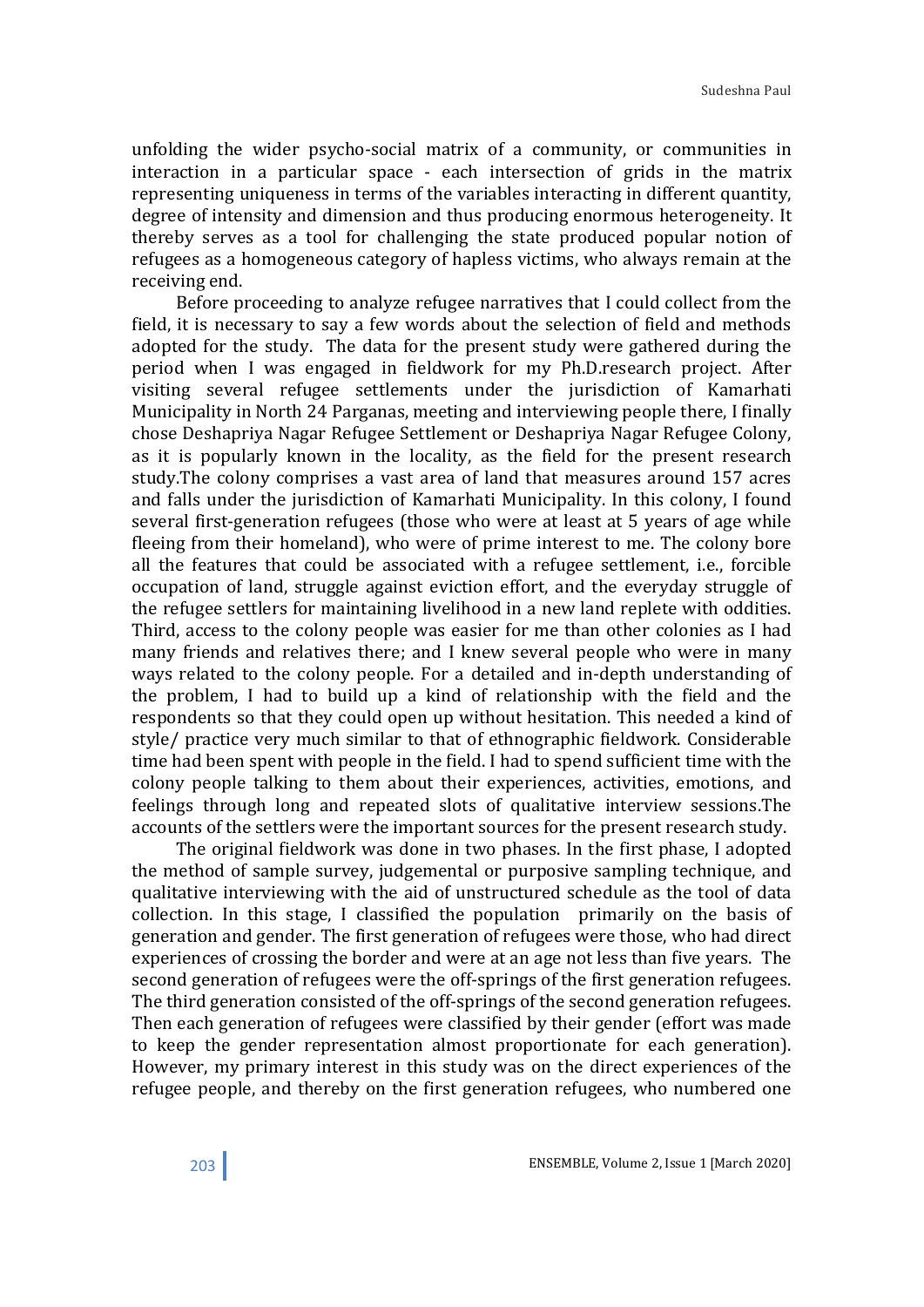hundred and fifty four (seventy nine male respondents and seventy five female respondents) in my sample. Present work is based on the data collected from the first generation refugee respondents.These first phase interviews helped me to select several cases of interest (thirty cases from the first generation refugees) pertaining to my study. Later, i.e., in the second phase of fieldwork, these selected cases were followed up more extensively with qualitative interviews yielding unique life narratives of the respondents. For this phase of interviewing I prepared one interview guide (the list of topics to be asked) rather than an interview schedule. Most of the respondents in this phase were interviewed severally. As my intention was to know more about respondents' personal experiences, I used to put forth such questions that would help people tell their stories.

### 3.0. Narratives of Dislocation: unfolding ambivalence and liminality

 Partition existed as the dominant reference in refugees' accounts of displacement. Like Chatterjee (2002: 10), I also found that the answer to the question, "why did you leave your homeland?" invariably started with the term "Deshbhag" (a division of homeland or partition) for every refugee respondent; and then came other factors like a riot, fear, loot etc. by the Muslims. Refugees' accounts on communal violence revealed variations in the extent of aversion to the other community. This ranged from emotional ambivalence to serious and generalized negative attitudes. However, the majority of the respondents were found to mention that 'all Muslims were not bad', and this indicated the East Bengali refugees' tendencies to distinguish between the 'good Muslims' and 'bad Muslims'. Often I found them recalling their Muslim neighbours, friends, or their subjects, who had offered them shelters, avowed them protection, and helped them to escape during that critical moment of communal turbulence. Deshbhag (partition of the homeland) on the purely sectarian (communal) ground, had pushed the East Bengali Hindus towards a liminal space, a place where boundaries between 'my own land' and 'the land of others' dissolved a little. They stood there, on the threshold, getting ready to move across the limits of 'what they had been' into 'what they would be'. It was a space of transformation between phases of separation and reincorporation (Turner 1974), a period of ambiguity, of marginal and transitional state; a space between the world of status that these people had been living and the world of status into which they were being inducted. This spatial liminality in the obvious 'unhappy consciousness' (Kaviraj 1998: title) of the Bengali Hindus percolated to influence the interrelationship of the two communities, whose transactions with and perceptions of each other too fell into a liminal state evoking strain, tension, and anxiety, especially for the Hindus, the minority community, who sensed grave marginality of their being in an Islamdominated state.

 In the light of the above analysis, one can interpret the account of Amiya Kumar Majumder, a septuagenarian, living in Deshapriya Nagar for more than fiftyfive years, who said,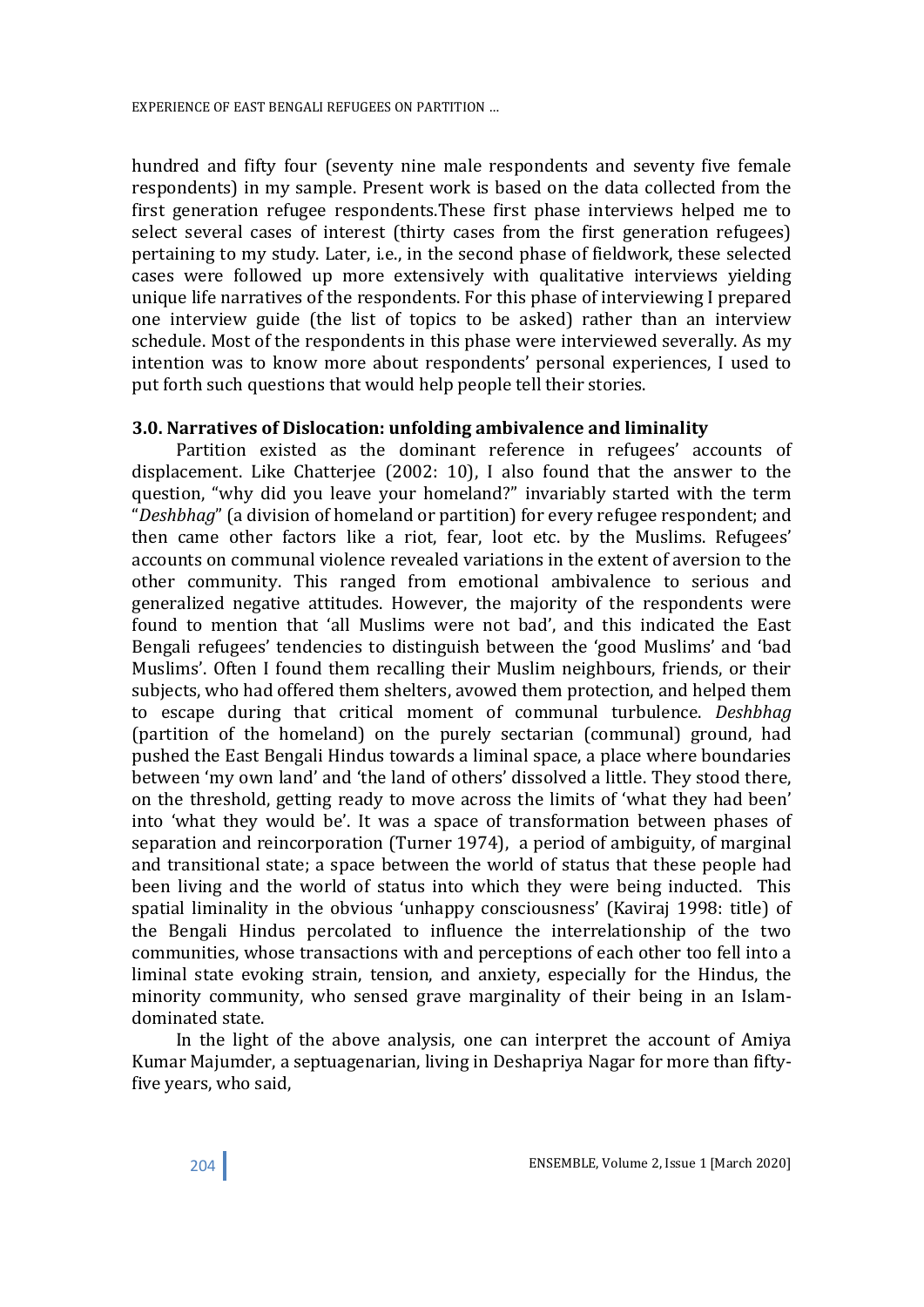... My father was a doctor in Aamgram. ... Muslims lived in our village, and most of them were like our subjects. ... My father was respected by all in the village. ..In our village, we did not see anything that could make us afraid of the future. ... But one day, we heard that the night before a meeting was held in the houseof Rahamat Ali, a wealthy Muslim of the locality. People from outside the village took part in the meeting. .... Two days later, my father suddenly rushed to the in-house from his dispensary with a grave face. He called his brothers and said, "We can't stay here. We should leave the place as soon as possible if we want to keep our honour." ... My father used to sit on a wooden cot in the baithakkhana(visitors' room in outhouse); and the patients used to sit on the wooden benches placed near the cot. He said, "Today Rahamat came....He came straight to my cot and sat on it. With a smile, he said, "Daktarkotta('kotta' is a colloquial Bengali term for 'Karta',meaning 'the master; and Daktaris a colloquial Bengali term meaning the doctor, the physician) is everything all right? The time is not good. Come to see you. Now we are the brothers. You've nothing to worry. We'll keep care of your family, women, children." My father said, "Rahamat was grinning at me! Why did he say those words? Today he sat on my cot, tomorrow they will enter the in-house." And after this, my father left the village with the whole family within the next two or three days. We had no enemies, no rivalry with anybody in the village. ... (Respondent Statement 1, 06 July 2009, Interviewed by author)

 The above account reveals East Bengali Hindus' concern for maan (Chatterjee 2002: 13-20) i.e., honour that led a majority of them to flee towards West Bengal. But it also denotes the kind of habitus that the high caste and middle-class or upper-middle-class Hindus had been used to in the eastern part of undivided Bengal. They possessed landed property, had received some education and enjoyed a masterly status in the village, whereas the majority of the Muslims were poor landless people who survived on the patronage of the wealthy Hindu families. Amiya Kumar Majumdar's father served the village as a self-taught medical person. The lack of medical infrastructure in the villages of East Bengal rendered him the status of a 'saviour' among the poor masses. The mutual love and respect between the two religious communities in the village, as found in the above account, was based on a master-servant/subject relationship. From generations, these wealthy Hindus had perceived the structure of village society in East Bengal as a pyramidal form, where they were positioned at the apex; and where the Muslims were treated as 'inferiors', 'polluted', and sanctioned to maintain a safe distance from them. But a change had been ensuing with the hint of partition in this familiar habitus of the East Bengali propertied Hindus. This change was severe in some places, but in the countryside of eastern Bengal the change had a trickling down effect and took time to become a stark reality. Hence in the account of this respondent, we find the family initially feeling quite comfortable with the habitus at hand. But Rahamat Ali's apparently harmless positional shift from the bench to the cot was interpreted as a symbol of intrusion, or audacious crossing of the stigmatized border between the two communities and that created a turmoil in the so long perceived and interacted upon habitus, which now resulted in the dislocation of the Hindu family. Rahamat Ali's seemingly venom-less words created fear in the family. Foucault (1992, as cited by Santos 2009: 103-17) says, in any society, the discourse is built in a process that configures the struggle for power. The sedimentation of positions in the social hierarchy is consolidated at the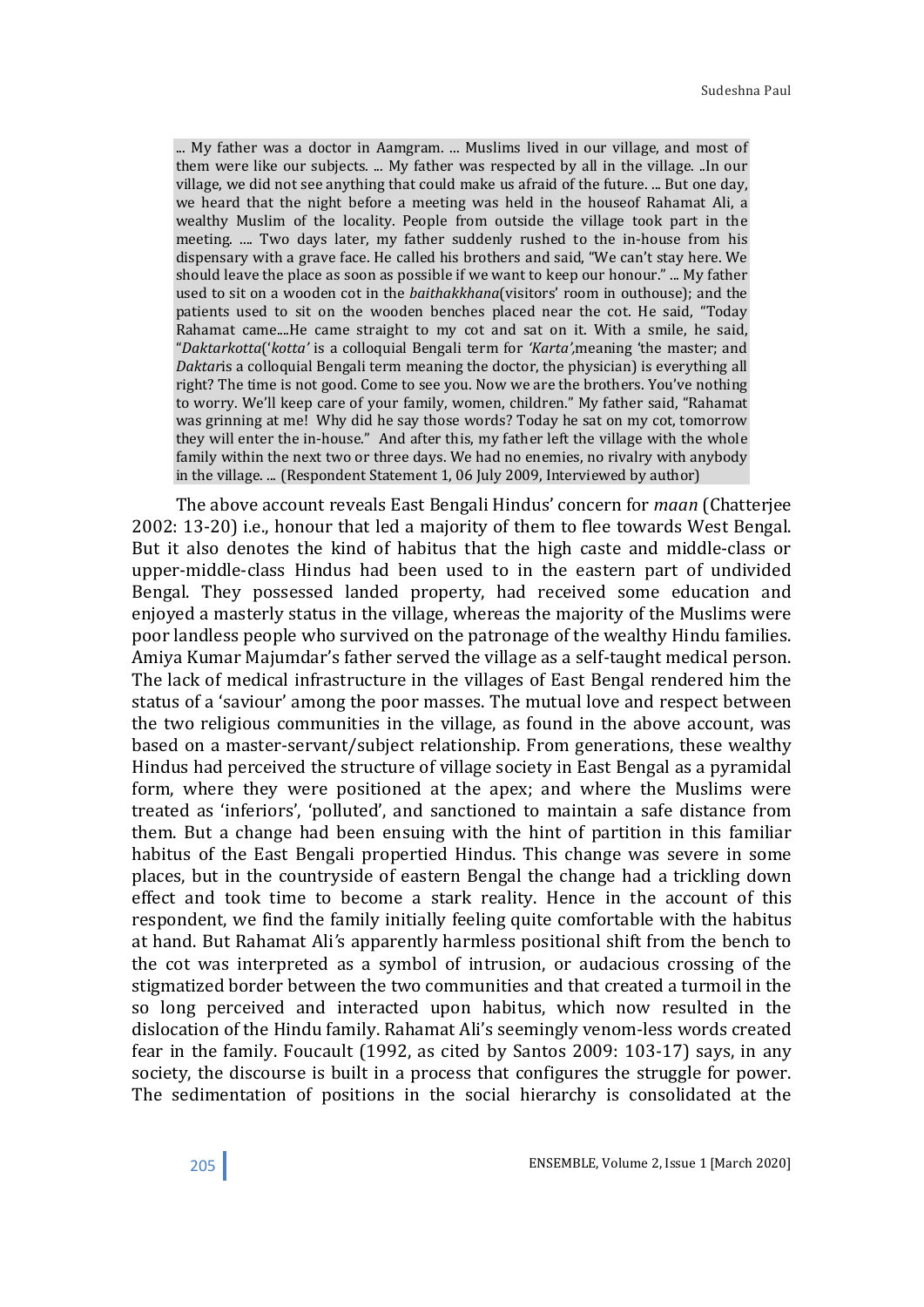discourse level. The speech becomes an object of control through the explicit and well-known proceedings of interdiction on it, so as to ensure that it never implicates the subversion of power positions. So, discourse becomes a constitutive element at the social construction of reality (Volter 2003, as cited by Santos 2009: 103-17). Foucault's approach seems to indicate that individuals stay somehow captured by an interpretation conditioned by exclusion processes operated in a society (Foucault 1992, as cited by Santos 2009: 103-17), to which they submit inexorably. The habitus that the East Bengali Hindus, especially the upper-caste, and middle-class Hindus could locate themselves in was as Chakrabarty (1995) says, essentially Hindu in content, which was not intolerant of the Muslims, but the Muslims were included within the fold through the idea of kingship. As Chakrabarty (1995: 129) says, in undivided Bengal, the Hindu habitus did include the Muslims as their valued guest, but only the non-Muslim League Muslims, that is, the Muslim who did not demand Pakistan. They could never think of the situation just reversed-a situation where the Hindu might live in a home that embodied the Islamic sacred. A kind of deafness to the need, demand, and voices of the 'others' was very much present in the relationship between the two communities. Hence it was this Hindu-centred habitus, which was the target of the said RahamatAli/s to distort.

 But Amiya-babu (the British used to refer to the Bengali Hindu bhadralok as babu, which later came to be used after the names of a Bengali gentleman to express general respect and honour) continued,

Even now, I cannot understand how and why they could hurt us. ... Sometimes often I wonder whether my father read too much into Rahamat Ali's behaviour. ... I still can see Jabber chacha (uncle) weeping incessantly holding the feet of my father when we were leaving. (Respondent Statement 2, 06 July 2009, Interviewed by author)

 Amiya-babu's family, like other Hindu bhadralok(gentleman) people of East Pakistan, was put into a liminal situation, where margins between "my homeland" and "the land of the Muslims" dissolved a little, and standing on the threshold, passing through a phase of separation and reincorporation, they were suffering from a kind of "suspicion, uncertainty and cognitive paranoia about the identity of the ethnic enemy" (Appadurai 1998: 913). The news and large scale rumours of riot, abduction, brutal atrocities on Hindus by the Muslim fanatics imploded (Appadurai 1996: 149-57) the otherwise peaceful locality of Amiya-babu's native village in East Bengal and created an undercurrent of tension and uncertainty among the Hindu families. Hence, a little breach of the norm in Rahamat Ali's behaviour (as depicted in Amiya-babu's account) was interpreted as the premonition of violence. But there were also people like Jabbar Ali, who were comfortably included in the normative world of these Hindu bhadralok people, who thereby further suffered the liminal position, an emotional ambivalence, a crisis of uncertainty while describing their experience about and with the "other community" in their homeland. In reality, the notion of Hindu-Muslim fraternity, closeness, and intimacy in undivided Bengal was based on the unquestioned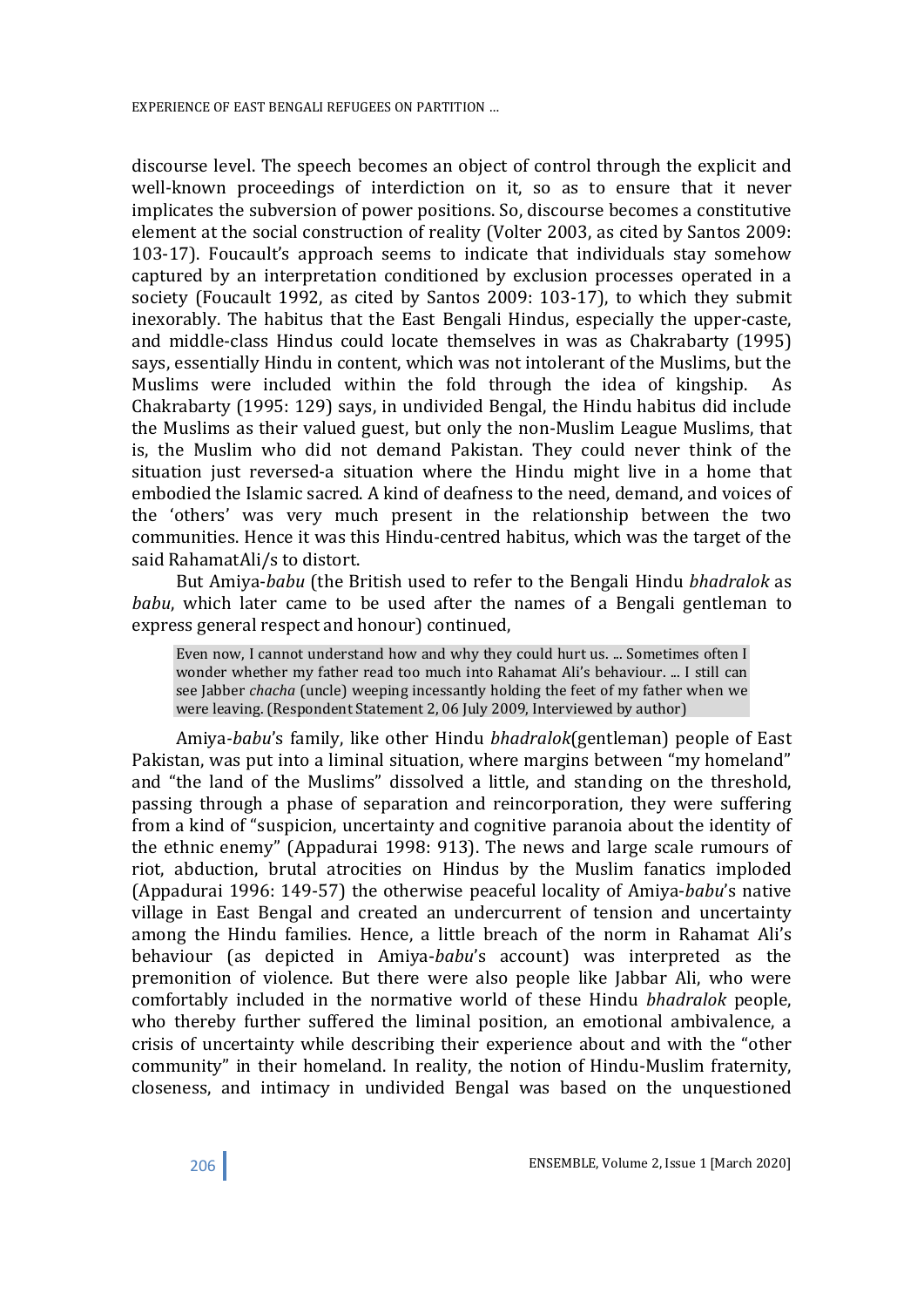acceptance of the Hindu 'sacredness', which seemed to these East Bengali Hindu people as obligatory for the Muslims to accept and maintain. The Islamic sacredness was never a part of the Hindu's habitus. When this uncontested 'superiority' of the Hindus in their homeland faced opposition from the once perceived inferiors, they experienced dislocation. There were obviously people like Jabbar (as we find in the account of Amiya Kumar Majumder), who survived by offering labour to Hindu households and became an intricate part of their master's habitus. These poor East Pakistani Muslims, being enmeshed in their own struggle for a diurnal living, had the least scope of questioning their position within that habitus. These people also sensed a colossal change in their habitus as their masters/ patrons left the homeland. The East Bengali Hindus did not pay heed to the other kind of Muslims, the kind of the Rahamat/s (found in the account of Amiya Kumar Majumder), who had accumulated grievances against the allpervading authority and superiority of the Hindus. They took partition to be the opportunity to alter their position in society by breaching traditional behavioural norms or by harassing the Hindus. Therefore, the East Bengali Hindu refugees like Amiya-babu, fell into the trap of liminality- an 'in-between' space or situation, a metaphoric realm where ideas and concepts (political, cultural, social or otherwise) were in constant states of contestation and negotiation -choosing between Jabbars' tears and Rahamats' hit- while they recollected their experience about the division of their homeland.

 Amarendranath Dutta, an old man in his mid-seventies, was narrating why their family had left their homeland in Barishal:

The year was 1950. In our village we the Hindus and Muslims were living peacefully together till then. Most of the Muslim men used to work in our land. ........The Muslim folks assured us that they would even stake their own lives to protect us if a problem arose. ... One day a rumour broke out that Huqsahib(AbulKashemFazlulHuq, popularly known as Sher-e-Bangla) had been butchered. Tension spread. There was every possibility of attack from the outside of the villages. Our Muslim folk also got frightened. They pleaded my father with tears in their eyes to leave the land.They said,"many unknown faces are seen in the village. ..The place is not safe anymore. We have eaten salt from you; hence we cannot be traitors....." They helped us to cross the river safely and reach the town in the dark of that very night. (Respondent Statement 3, 01 October 2010, Interviewed by author)

 The claimed 'peaceful living' in Amar-babu's account in his native village after partition, is, as I see it, itself a product of liminality on the part of the Hindu family. A small village could never escape the pangs of transition induced by partition in the very structure of the state. Amar-babu's family was also its natural prey, which is revealed by the fact that they had to reincorporate or reconstruct a safety structure, which they never needed before. The temporality of the said 'safetyconstruction' was proved by the fact that a single rumour had shaken it, and the family escaped at the dark of the night. Naturally, the Muslim people, who helped the family to escape, constituted the 'good Muslims' for Amar-babu and the said 'goons', who caused fear, constituted the 'bad Muslims'. This conceptualization of good and bad Muslims sometimes took a one-sided notion where gratitude for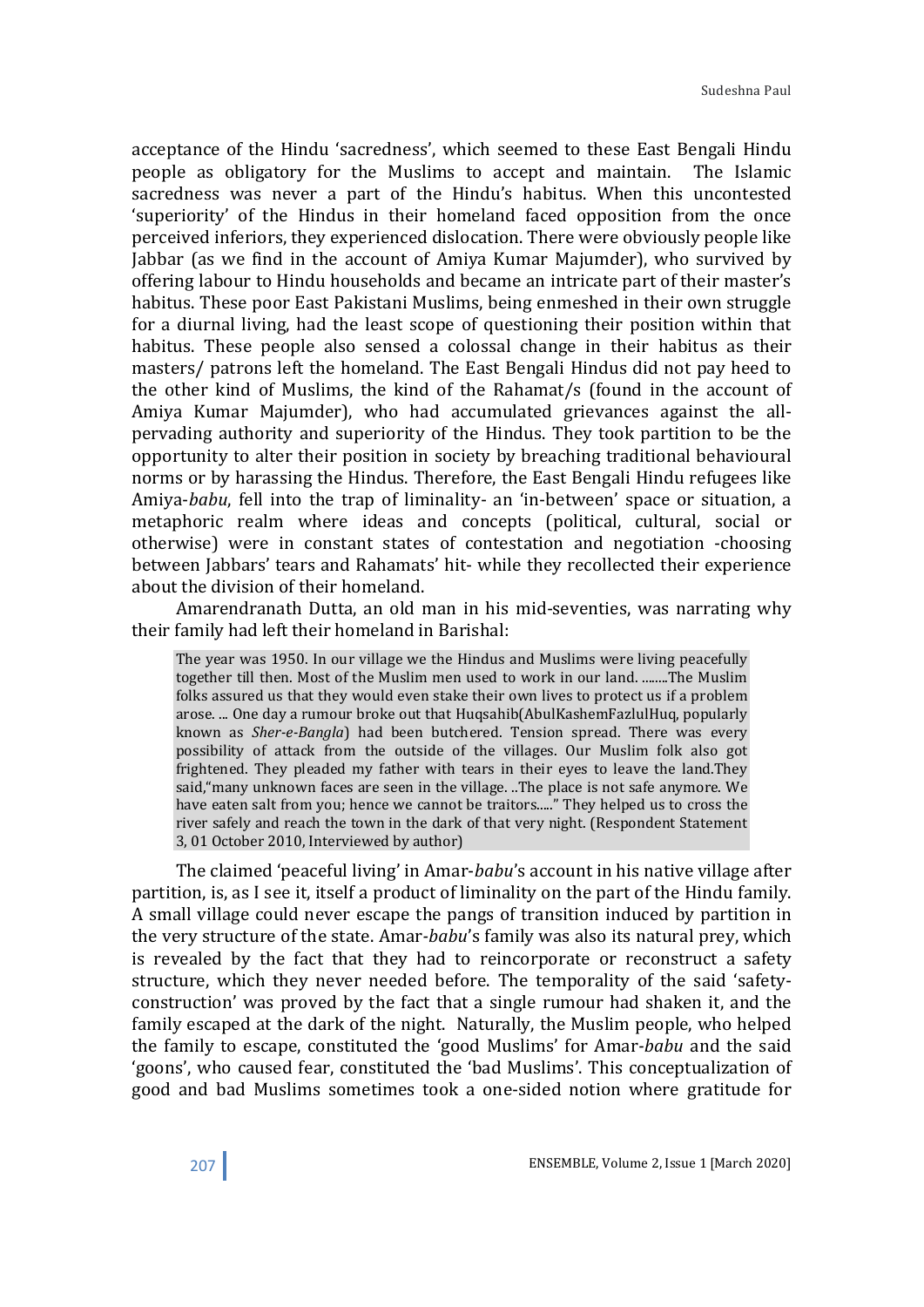Muslim saviours was erased and a hegemonic discourse about 'bad Muslims' took an all-encompassing dominance in the East Bengali respondents' memories (Chatterjee, 2002:8). Further, the feeling of these refugees towards their Muslim saviours also stands in-between the feeling of gratitude and a sense of right as 'payment for the debt of salt'. Gratitude is admitted to a person of equal status. For the East Bengali Hindu bhadralok, a Muslim subject had been a debtor who stood so low in the social hierarchy that he hardly remained worthy of such thankfulness, and his beneficial act was likely to be perceived in terms of repayment of the debt.

 I had respondents whose narratives about displacement revealed severe hatred against the Muslims, the alleged perpetrators of violence against the Hindus.

How much blood- clotted on the roads, often flowed down the earth! So many corpsmutilated, parts of the human body spread here and there. People are running in fearscreaming! The Khan Senas(the Pakistani Army) were the real Devils. They used to shoot at the Hindu folk, any time they wished. They used to set on fire the Hindu houses, snatched the women... (Respondent Statement 4, 23 January 2010, Interviewed by author)

 In such expressions of anger and aversion against the other community, I found another dimension of difference incorporated, i.e., of mother tongue. In mention of "Khan Senas", i.e., the Urdu-speaking Pakistani army, as the heinous perpetrators of violence, or in saying "they came from outside of our village" or "many unknown faces were seen in the village" etc. there was an effort to distinguish between the non-Muslim League Muslim folks, who were included and were 'comfortable' into their native Hindu-centred habitus and the 'outsider others', who were League-supporters and differed linguistically so as to be found as 'intruders' in their familiar habitus. This construction of 'bad Muslims' and its association with linguistic difference in the memories of my respondents were structured as much by experience as by a hegemonic pro-nationalist discourse about the Pakistan-supporters in Indian national culture. The educated East Bengali Hindus were the active proponents of such discourse because their nationalism at a gross was hurt by the political labeling of 'Pakistan' (the term is also of Urdu origin) on their homeland.

 Partition invoked violence was marked particularly by the abduction of and sexual assaults of Hindu women, and it continued to taint the post-partition scenario in Bengal. Women were used as objects of hate campaign against the other community (Bandyopadhyay 1997: 6). All of the respondents in the present study invariably spoke about the sexual torture on women- rape, abduction, mutilation of sex organs and such like, during the periodic communal violence that occurred in East Bengal from 1945 to the 1970s. The life and position of women had witnessed drastic distortion as a consequence of partition. Minati Das, a colony settler, narrated how she, with her two elder sisters, suffered captive lives in their homeland.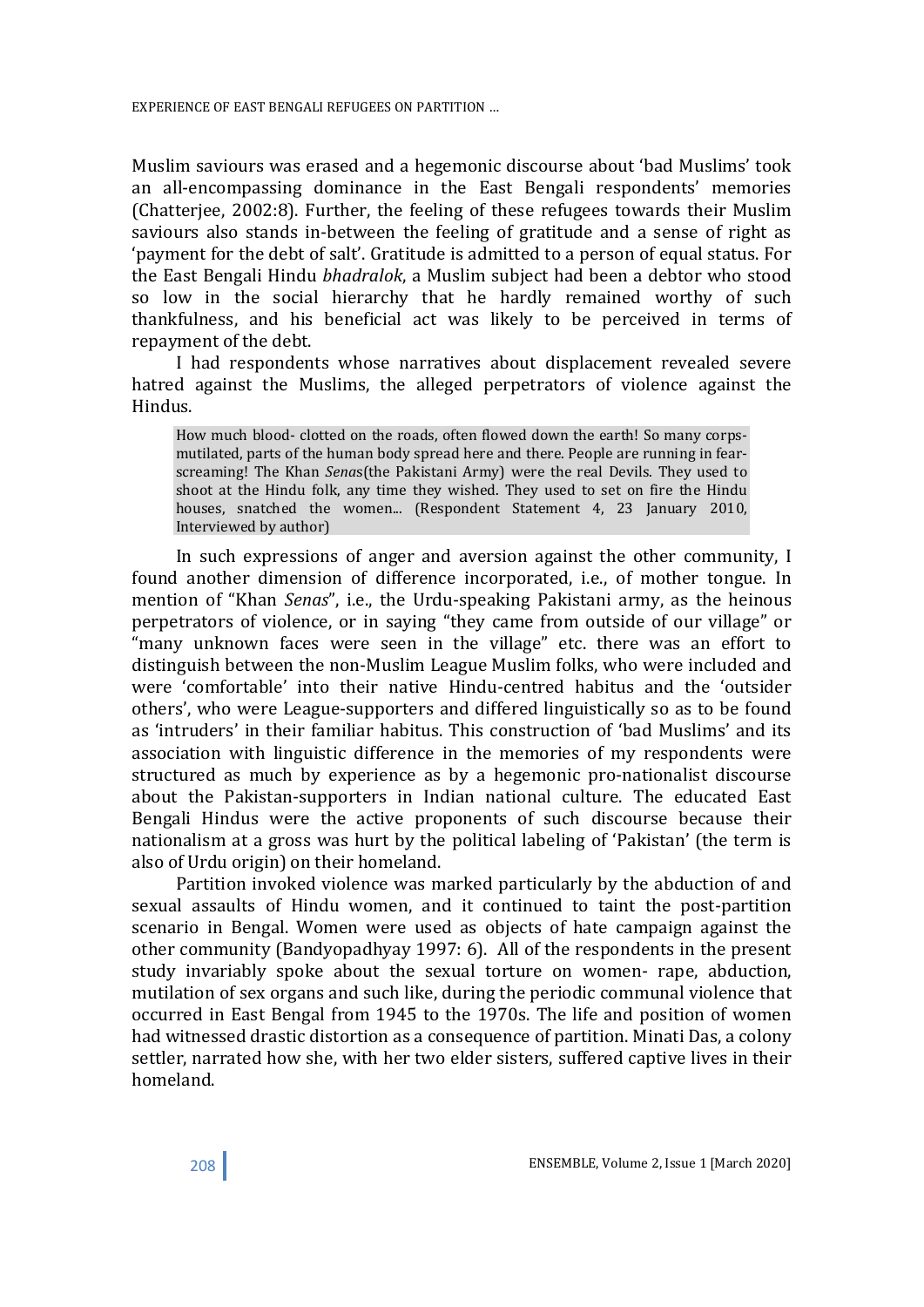My parents stopped us from going to school. My elder sisters were not allowed to step outside the house. In the eveningall the lamps were put out in order to pretend that no one lived in the house. We were not even allowed to speak at night. My father was waiting for a passport. It was almost a captive life. I never saw my mother behaving as rudely as she did in those days, especially with my elder sisters, as if they had committed some offense. … My mother's irritation increased particularly whenever my father had to go outside. Actually, sheer panic changed our lives. (Respondent Statement 5, 08 July 2010, Interviewed by author)

 Minati Das's account reveals that women suffered dislocation not simply due to direct use of physical violence by the other community; their experience of violence and thereby dislocation needs wider understanding. Women lost their freedom of movement and had to live a captive life within the four walls in order to hide their existence from the eyes of the Muslim fanatics. This transition also caused women to lose their "living space," the social, material, and psychological centre of their day-to-day lives, and this loss directly had a bearing on their emotional and mental health. Partition also caused a deterioration of the position of young women within the household and society, and consequently lowered the self-esteem of many of the women (Farha and Thompson 2002: 15). The mother's behaviour in the above account seems to reveal a trauma-syndrome arising out of a 'limit-situation' (Martín-Baro: 1994: 109), which refers to those politically repressive events when the individual faces life-threatening situations. The mother's panic for her daughters' sexuality, which was constantly in the trap of 'body politic', and could invite destruction for the whole family, generated the abnormal irritation and harshness in her behaviour towards her daughters. Minati's account reveals that she, along with her sisters, experienced dislocation not directly from the violence commissioned by the Muslims, but through the everyday interactions with their parents (mother).

 But there were different stories as well, where women did represent agency, leadership, perseverance, and intelligence, typically considered as possessions of men, to combat the otherwise vacillating situation at hand. Narayan Debnath, another refugee respondent of the colony, was describing his experience enroute towards India.

We walked through the rugged fields in the darkness of the night. ..Baba(father) was terribly frightened. But to my surprise, I found my mother to be very strong. Maa(mother) was ignorant about the outside world. Upon hearing that the Pakistani army was shooting Hindus indiscriminately, baba lost his composure. It was my mother, who, from under her ghomta (the veil that the Hindu woman uses to cover her head with sari), started guiding him in a quiet but steady voice, "now take a halt here, and hide in the paddy field. Let them stop. Then we can move further." Baba followed her commands. .. From the day we left our home we saw her acting as Debi Durga. (Respondent Statement 6, 28 February 2010, Interviewed by author)

 Narayan-babu's account is portraying a woman as a firm, intelligent, rational person, and having intuitive agency and leadership qualities, which were all associated with men in patriarchy as opposed to the general perception about women's nature being emotional and fearful. The woman was adept in exercising authority over her household matters, in managing and deciding over the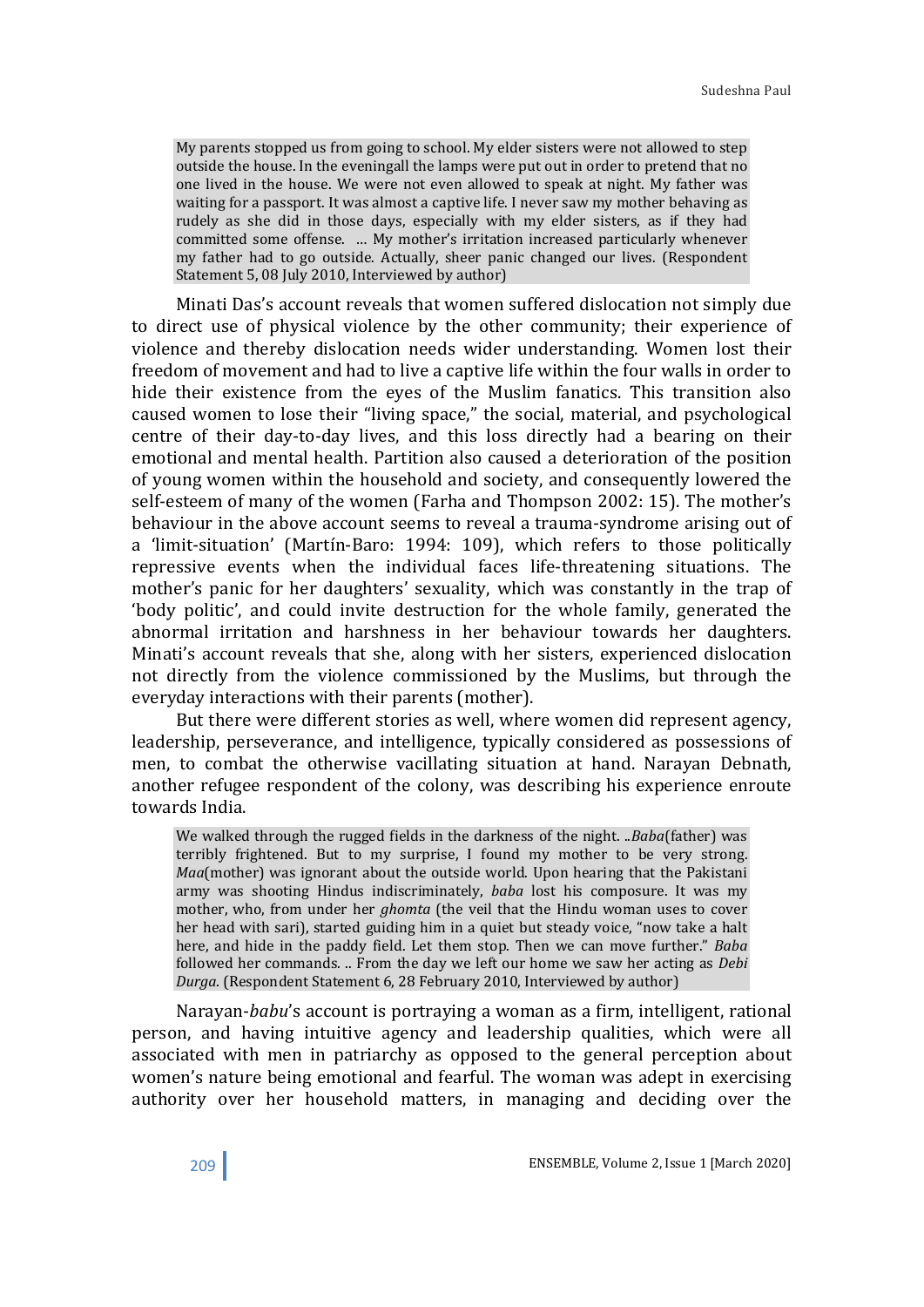allocation, distribution, and consumption of household resources and responsibilities so as to ensure the smooth functioning of the household. Since all these household duties that she practiced had conformed to the patriarchal notion of women's role, her expertise in the so-called 'masculine' domain was overlooked or hidden under the veil of traditional womanhood. Partition compelled her to extend her role from the private to the public sphere. Despite all its adverse consequences, partition was successful in breaking the barriers between the men's world (the public space) and women's world (the private); and however painful it might be for most of the women, it at least created a scope for them to prove their agency, their potential to fight in the same physical world with men for survival. But Hindu social patriarchy was still not open to the idea of women's equality, let alone women's superiority to men in public life. Hence, I found Narayan-babu describing the mother figure in his account as *Debi Durga* (the Hindu Goddess of power, the protector of man from all evils), not as any 'normal' woman, but a woman with super-natural quality that easily could demand subjection of men to her commands. This tendency of myth-making regarding women is very common in partition related history, narratives, accounts, and memoirs, which cruelly seize women off their common agency and potent to lead and fight in the public sphere by attributing mythical 'Devi' (Goddess) identity to their characters. Here also, I found gender ideology to play its typical role. The refugee men were suffering from a state of limbo, a position 'betwixt and between' (Turner 1967) the tradition ordained status of protectors, providers, and bread-earners and their objective situation as a fleeing community- helpless, defenseless, bereft of material resources, jobless and above all perplexed and confused. This further produced in them a fear of their masculinity being stripped of. By unauthorized grabbing of the colony land and development of the settlement, they might have started rebuilding their lost masculinity. In such a situation, acceptance of women as active agents helping the family to survive even in the public space would indicate changing role-relation in society and would have been destructive in their effort at relocating lost masculinity. Therefore, denial of women's role as active, struggling, decision making, rational members or devaluing the presence of common women in the public sphere, were perhaps strategies of the refugee men to help protect their own male identity, to come out of the limbo-position and thereby reorganize the hold of patriarchy.

 Santilata Nandy, a septuagenarian refugee respondent, narrated her experience of living in a rented house during the initial stage of their refuge. The landlord was native West Bengali and the women of the landlord family used to humiliate them on whatever occasions found at hand.

I felt so much humiliated as they referred to me as 'bharatebou' (the married woman of the rented room'). Initially, I used to tolerate everything silently. Who would understand our agony? How would they know what we were and what we had in our desh?..They used to say that people living in other's house should feel too ashamed to speak. One day I returned the assault in public, saying, "If we live in rented houses, we pay for it. It is you, who live on our rent." The women from other refugee families also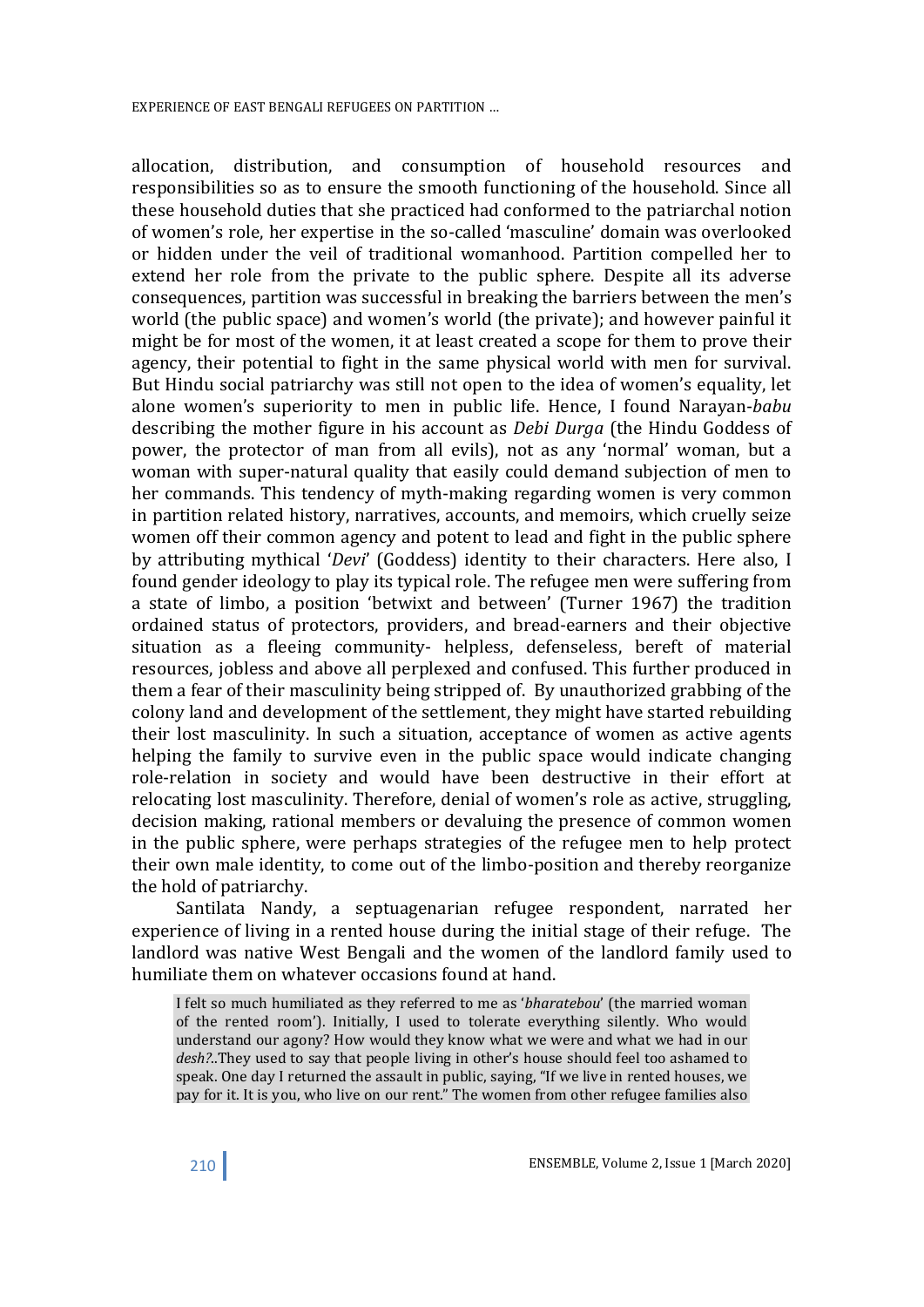stood by me. After that day, they used to say, of course, in my absence, that we, the bangals, were not only shameless creatures, but had caustic tongues also. (Respondent Statement 7, 07 February 2011, Interviewed by author)

 The above account indicates the development of an archetypal agency within refugee women- the agency to face and fight, to unite and fight in order to take control of the situation even with one's back against the wall. Santilata, a modest woman from rural East Bengal, turned out to be a loud-tongued woman, in the course of her struggle to adapt and reconstruct her life in an alien and hostile atmosphere, which perhaps instigated the belligerent mood that the East Bengali refugees are historically associated with. Her position betwixt and between "what we were and what we had in our desh" and "what we have become" was evident in her account. But what interested me most was the transition she had gone through and the new status that she evoked, which was not only different but quite the opposite of what a gentle East Bengali Hindu middle-class wife was supposed to have; and the new identity that was created thereby; all of which depicted the essence of liminality.

### 4.0. Conclusion

 The memories of these refugee respondents, their oral accounts, thus, served as the captured reminiscences of the uprooted people, a rich archive of experiences of the displaced. They made us realize how "memory begins where history ends" (Bose 1997:85). The above narratives focus on how partition threw the lives of common people into a space in-between. Not only did they stand at the threshhold between 'my own land" and "the land of others', but it also influenced the entire interaction system, the interrelationship of two communities, which stood in-between the feelings of trust and treachery, mutual respect and revulsion, fraternity and enmity. This liminality being perpetuated, constructed and reconstructed in the psycho-social matrix through memory and narratives of common people, did play a part in shaping the futre modalities of interactions and interrelation between the two communities living side by side in the nascent state of India, advocating secularism by its constitution. In-depth studies in this aspect may enrich the future researches relating to the often spark of communalism here and there in India and studies relating to inter-ethnic relations in other host nations flooded with refugees during the last few decades. The narratives also focus on how the limit-situation disrupts even the everyday interaction within the family and thus leads to the destruction of previously acknowledged self by inducing heightened desperation, acute humiliation, rupture of previous emotions and trust. This destruction further creates immense possibilities for restructuring the self through the agency of conforming, contesting, and negotiating situations with varying degree and intensity; which forms the identity of refugees either individually or in groups, but in case of the latter, never reduce heterogeneity of the self for individuals. In view of these heterogeneity and agency of refugees, future studies on refugee issues may focus on and challenge the state sponsored refugee policies that largely deal with refugees as a homogeneous category.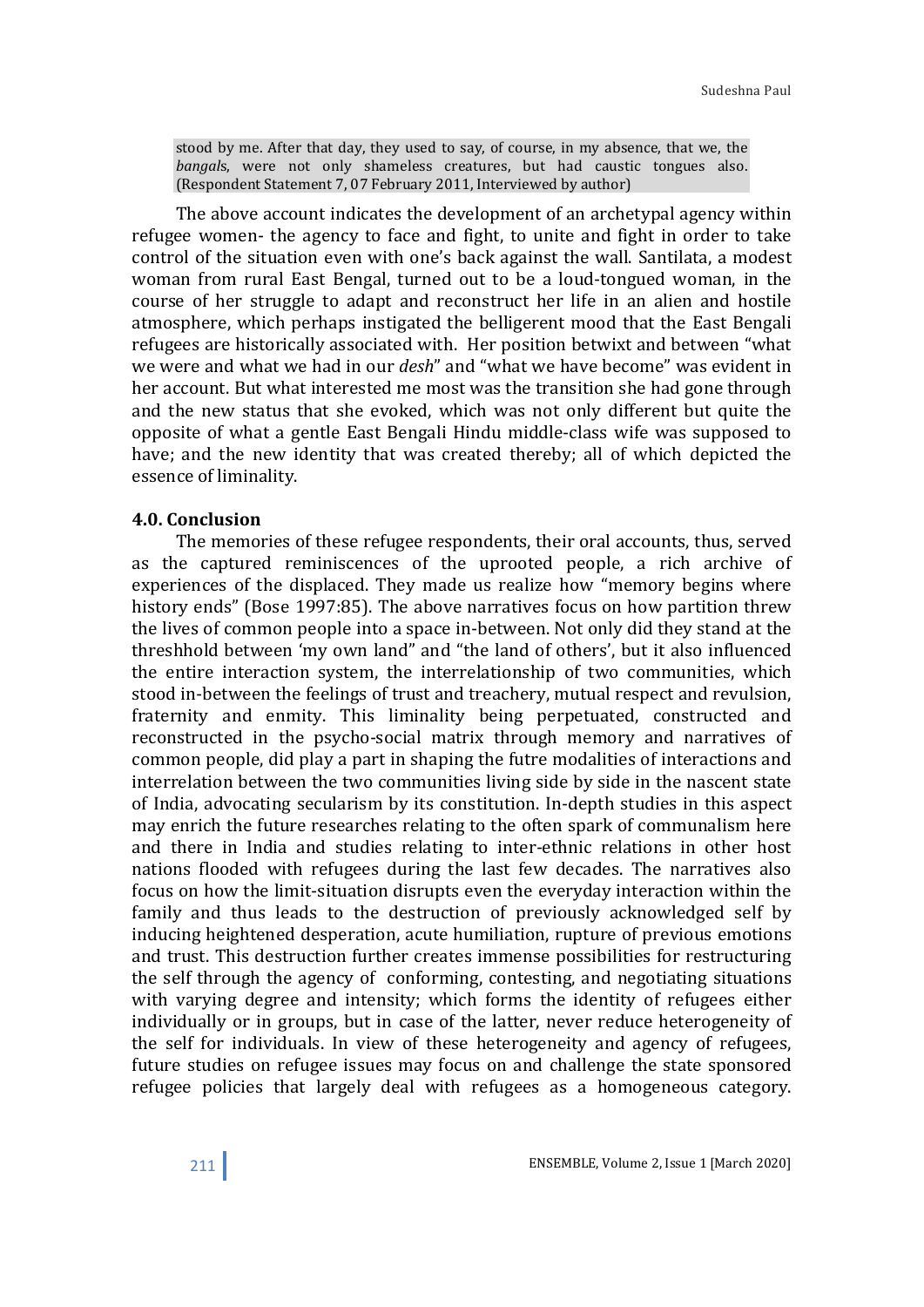Moreover, the refugee narratives displaying how gender as a discourse is constructed and reconstructed in a state of limbo shed light on a relatively less explored area in gender studies. However, it is important to note that the microhistories of partition are a way to negotiate with the present and past that has been created by the partitioning of the subcontinent. "Once displaced, always displaced"- is the popular imagination and the narratives of these East Bengali men and women served as the proofs of how this was the reality for most of the refugees.

#### References

Appadurai, A. (1996). Modernity at Large: Cultural Dimensions of Globalization. Minneapolis, MN: University of Minnesota Press.

Appadurai, A. (1998). Dead Certainty: Ethnic Violence in the Era of Globalization. Development and Change, 29(4), 905-925. Reprinted from Public Culture, 10(2): 225-47 (winter 1998). Doi: 10.1215/08992363-10-2-225

Barkley, H. B. (2011). Liminal Experts: Refugee Warriors and Conflict in Africa's Great Lakes Region. Retrieved on March 05, 2013 from:

https://bir.brandeis.edu/bitstream/handle/10192/17/Liminal%20Experts.HBB.0811.pdf?s equence=1

Bhabha, H. K. (2004). The Location of Culture (2<sup>nd</sup>ed.). New York: Routledge.

Bose, P. K. (1997). Memory Begins Where History Ends. In R. Sammadar (ed.). Reflections on Partition of the East (pp. 73-86). New Delhi: Vikas.

Bourdieu, P. (1990). The Logic of Practice. (R.Nice, Trans.). Cambridge: Polity Press.

Chakrabarty, D. (1995). Remembered Villages: Representations of Hindu-Bengali Memories in the Aftermath of Partition. South Asia, 18 (Special Issue), 109-129.

Chakrabarty, D. (2002). Remembered Villages: Representation of Hindu-Bengali Memories in the Aftermath of the Partition, In M.Hasan (ed.). Inventing Boundaries (pp. 318-37). USA: Oxford University Press

Chatterjee, N. (2002). Interrogating Victimhood: East Bengali Refugee Narratives of Communal Violence. London:Swadhinata Trust. Retrieved on June 12, 2010 from: http://www.swadhinata.org.uk/document/chatterjeeEastBengal%20Refugee.pdf.

Dam, H. &Eyles, J. (2012). Journeys to home and liminal spaces among former refugees: exploring identity and belonging among Vietnamese-Canadians. Social Space (socialspacejournal.eu). Retrieved on March 06, 2013 from:

http://journaldatabase.info/download/pdf/journeys\_home\_liminal\_spaces\_among

Farha, L. & Thomson, K. (written and compiled). (2002). Violence: The impact of Forced Migration on Women in Palestine, India and Nigeria. Centre on Housing Rights and Eviction. Retrieved on July 07, 2013 from:

http://globalinitiative-escr.org/wp-content/uploads/2013/05/Violence-Report.pdf

Kaviraj, S. (1998). The Unhappy Unconsciousness: BankimchandraChattopadhyay and the Formation of Nationalistic Discourse in India. New Delhi: Oxford University Press.

Martín-Baró, I. (1994). War and Mental Health. In A. Aron and S. Corne (eds.). Writings for a Liberation Psychology (pp. 108-121). Cambridge, MA: Harvard University Press.